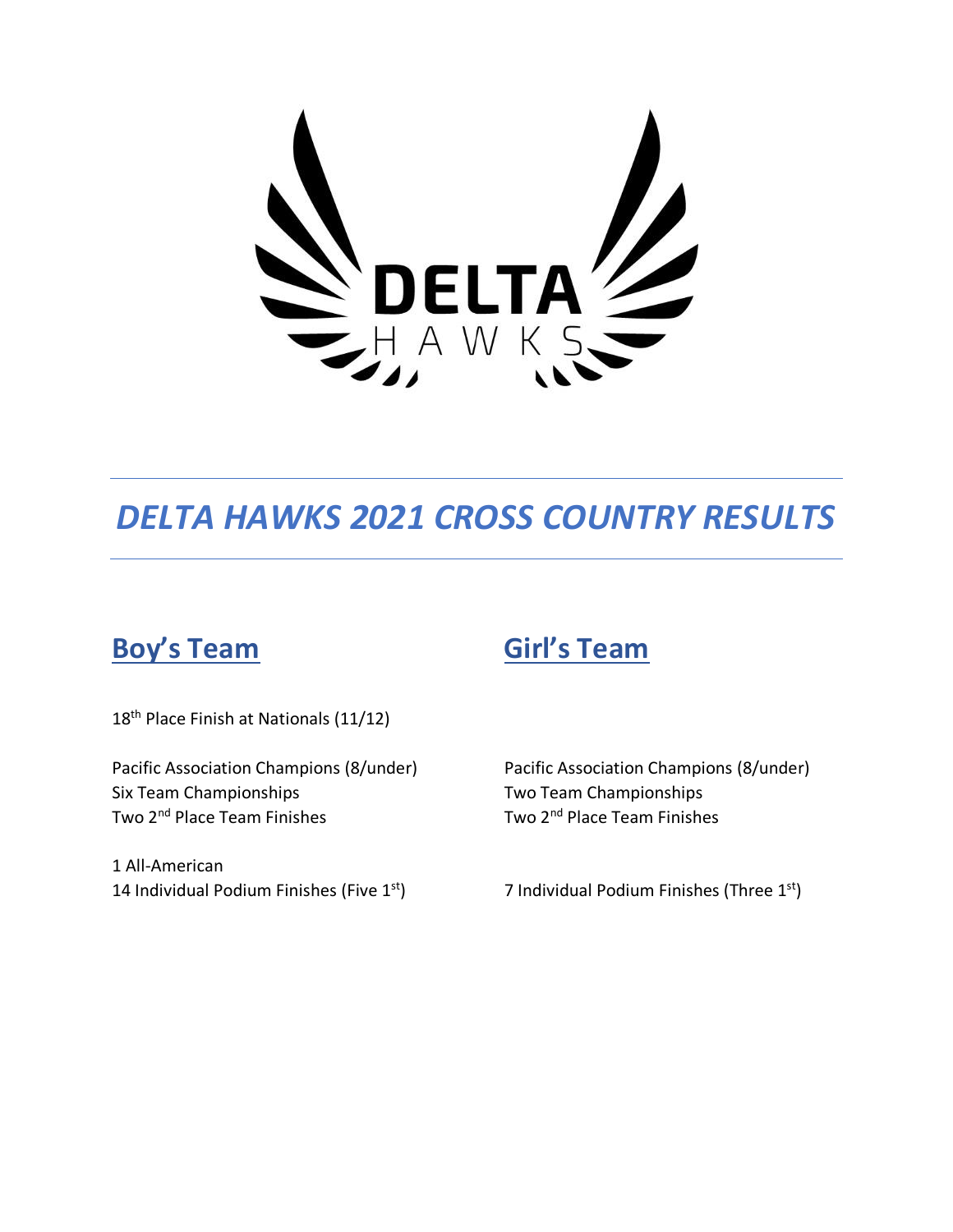# **Lagoon Valley Classic** – Sep 4 (1.5 miles)

| Boy's $8th$ Grade and Under - 1 <sup>st</sup> Place | Girl's $8th$ Grade and Under - $4th$ Place |
|-----------------------------------------------------|--------------------------------------------|
| $3^{rd}$ – Elias Thronson (6)                       | $4th$ – Adeleine Glenn (6)                 |
| $5th$ – Matthew Ogilvie (7)                         | $13th$ – Natalie Mittleman (5)             |
| $14^{th}$ – Luke Noey (7)                           | $14th$ – Tahlia Allen (8)                  |
| $23^{rd}$ – Charlie Albrecht (7)                    | $37th$ – Josie Thronson (2)                |
| $24th$ – Lou Knowles (6)                            | $44th$ – Abigail Lockard (5)               |
| *Grade in parentheses                               |                                            |

# **Josh Ruff Memorial Invitational** – Sep 11 (1.5 miles)

| Boy's $8th$ Grade and Under - 1 <sup>st</sup> Place | Girl's $8th$ Grade and Under - $4th$ Place |
|-----------------------------------------------------|--------------------------------------------|
| $2nd$ – Elias Thronson (6)                          | $12th$ – Adeleine Glenn (6)                |
| $4th$ – Matthew Ogilvie (7)                         | 26 <sup>th</sup> – Tahlia Allen (8)        |
| $6th$ – Luke Noey (7)                               | $29th$ – Sonia Brown (4)                   |
| $19th$ – Charlie Albrecht (7)                       | $35th$ – Gabby Grefaldia (4)               |
| $33^{rd}$ – Lou Knowles (6)                         | $55th$ – Josie Thronson (2)                |
| *Grade in parentheses                               |                                            |

# **SRA Youth XC #1 "Pond Park Preview"** – Sep 24 (1.25 miles)

| Boy's $6th$ Grade and Under - $2nd$ Place       | Girl's $6th$ Grade and Under - $3rd$ Place |
|-------------------------------------------------|--------------------------------------------|
| $1st$ – Elias Thronson (6)                      | $6th$ – Adeleine Glenn (6)                 |
| $8th$ – Lou Knowles (6)                         | $16th$ – Natalie Mittleman (5)             |
| $17th$ – Owen Perkins (6)                       | $17th$ – Gabby Grefaldia (4)               |
| $52nd$ – Nate Carter (6)                        | $20^{th}$ – Sonia Brown (4)                |
| $85th$ – Jack Mittleman (2)                     | $36th$ – Abigail Lockard (5)               |
| *Only Top 3 runners score. Grade in parentheses |                                            |

| Boy's $7th/8th$ Grade - $7th$ Place | Girl's $7th/8th$ Grade and Under – NS |
|-------------------------------------|---------------------------------------|
| $11th$ – Matthew Ogilvie (7)        | . 16 <sup>th</sup> – Tahlia Allen (8) |
| $45th$ – Charlie Albrecht (7)       | 72 <sup>nd</sup> – Delaney Lowder (8) |
| $50th$ – Ryko Higuera (8)           |                                       |
| $87th$ – John Barreiro (8)          |                                       |
| $95th$ – Gage Osuna (8)             |                                       |

# **Del Oro Invitational** – Oct 2 (1 mile)

| Boy's $8th$ Grade and Under – $2nd$ Place | Girl's $8th$ Grade and Under - $1st$ Place |
|-------------------------------------------|--------------------------------------------|
| $1st$ – Elias Thronson (6)                | $1st$ – Adeleine Glenn (6)                 |
| $3rd$ – Matthew Ogilvie (7)               | $5th$ – Natalie Mittleman (5)              |
| $14th$ – Lou Knowles (6)                  | $8th$ – Tahlia Allen (8)                   |
| $17th$ – Charlie Albrecht (7)             | $12^{th}$ – Sonia Brown (4)                |
| 20 <sup>th</sup> – Ryko Higuera (8)       | $20th$ – Gabby Grefaldia (4)               |
| *Grade in parentheses                     |                                            |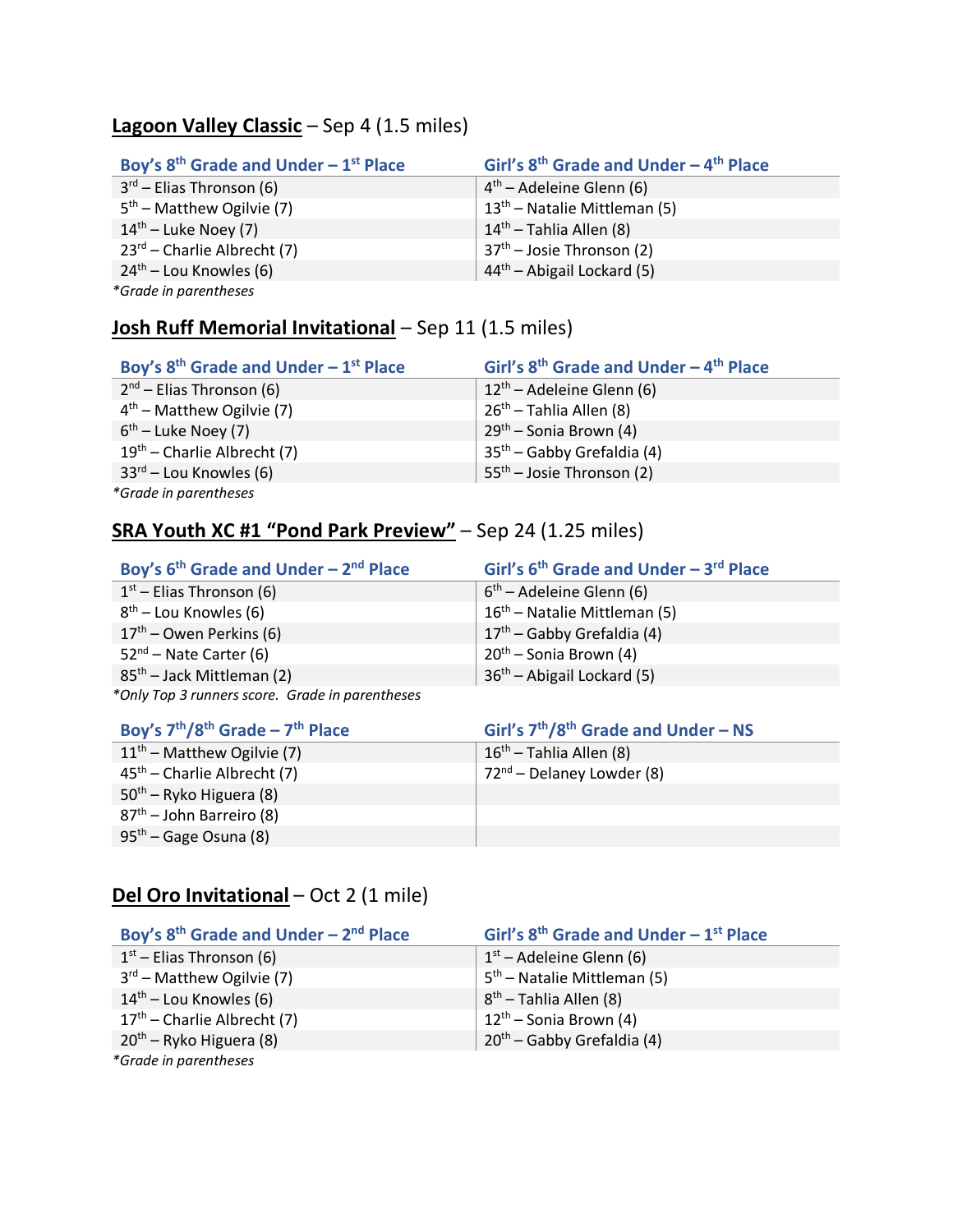# **SRA Youth XC #2 "Willow Hill Challenge"** – Oct 7 (1.25 miles)

| Boy's $6th$ Grade and Under - 1 <sup>st</sup> Place | Girl's $6th$ Grade and Under – $2nd$ Place |
|-----------------------------------------------------|--------------------------------------------|
| $1st$ – Elias Thronson (6)                          | $3^{rd}$ – Adeleine Glenn (6)              |
| $7th$ – Lou Knowles (6)                             | $8th$ – Natalie Mittleman (5)              |
| $20th$ – Owen Perkins (6)                           | $12^{th}$ – Sonia Brown (4)                |
| $26th$ – Nate Carter (6)                            | $26th$ – Gabby Grefaldia (4)               |
| $68th$ – Jack Mittleman (2)                         | $41st$ – Josie Thronson (2)                |
| *Only Top 3 runners score. Grade in parentheses     |                                            |

| Boy's $7th/8th$ Grade - $7th$ Place | Girl's $7th/8th$ Grade – NS |
|-------------------------------------|-----------------------------|
| $2nd$ – Matthew Ogilvie (7)         | $45th$ – Delaney Lowder (8) |
| $20th$ – Charlie Albrecht (7)       |                             |
| $61st$ – Gage Osuna (8)             |                             |
| $62nd$ – John Barreiro (8)          |                             |

# **Flat SAC Invitational** – Oct 23 (1.5 miles)

| Boy's $8th$ Grade and Under - 1 <sup>st</sup> Place | Girl's $8th$ Grade and Under - $2nd$ Place |
|-----------------------------------------------------|--------------------------------------------|
| $3^{rd}$ – Elias Thronson (6)                       | $3^{rd}$ – Adeleine Glenn (6)              |
| $5th$ – Matthew Ogilvie (7)                         | $6th$ – Natalie Mittleman (5)              |
| $14th$ – Luke Noey (7)                              | $7th$ – Tahlia Allen (8)                   |
| $23^{rd}$ – Charlie Albrecht (7)                    | $10^{th}$ – Sonia Brown (4)                |
| $24th$ – Lou Knowles (6)                            | $11th$ – Gabby Grefaldia (4)               |
| *Grade in parentheses                               |                                            |

# **Clarksburg Country Run**

| Boy's 5k                        | Girl's 5k                          |
|---------------------------------|------------------------------------|
| $1st$ – Elias Thronson          | 48 <sup>th</sup> - Sonia Brown     |
| $2nd$ – Matthew Ogilvie         | 49 <sup>th</sup> - Josie Thronson  |
| $9th$ – Ryko Higuera            | 146 <sup>th</sup> – McKenna Miller |
| $10^{th}$ – Lou Knowles         |                                    |
| $13th$ – Charlie Albrecht       |                                    |
| $23^{rd}$ – Nate Carter         |                                    |
| $27th$ – Gage Osuna             |                                    |
| $28th$ – John Barreiro          |                                    |
| $54th$ - Callan Lindsay         |                                    |
| 55 <sup>th</sup> – Mason Miller |                                    |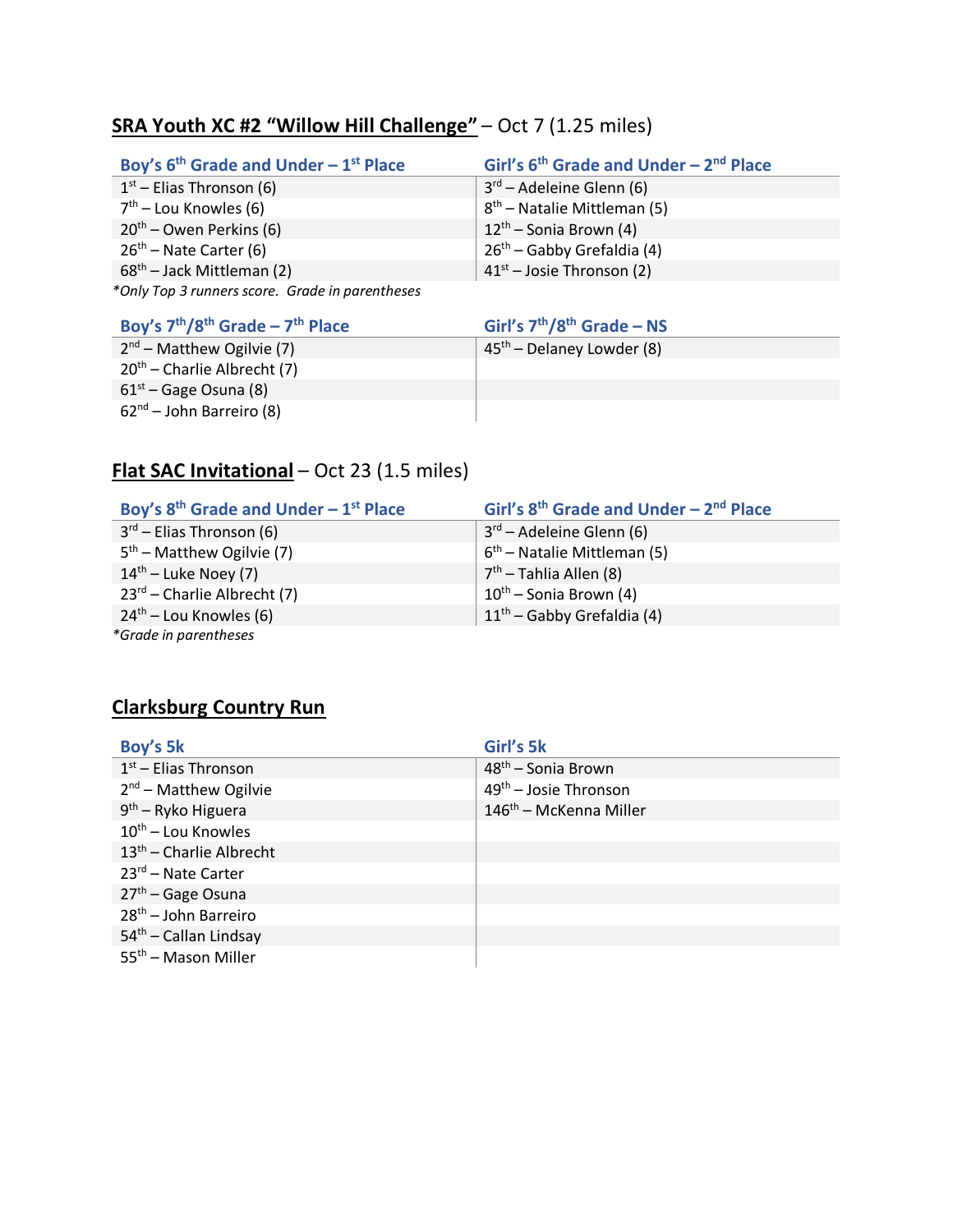# **USATF Pacific Association Junior Olympic Championships** – Nov 21

| Boy's 8 and Under $-1st$ Place            | Girl's 8 and Under $-1st$ Place                |
|-------------------------------------------|------------------------------------------------|
| 6 <sup>th</sup> – Jack Mittleman          | $\frac{1}{2}$ 2 <sup>nd</sup> – Josie Thronson |
| $9th$ – Callan Lindsay                    | ⊥3 <sup>rd</sup> – Hanah Bianchini             |
| 17 <sup>th</sup> – Allan Anderson-Rodgers | $ 8^{th}$ – Sophie Miles                       |
|                                           |                                                |

| Boy's $9/10 - NS$  | Girl's $9/10 - NS$                |
|--------------------|-----------------------------------|
| DNF – Mason Miller | 10 <sup>th</sup> – Harper Farris  |
|                    | $\vert 11^{th}$ – Abigail Lockard |

| Boy's $11/12 - 3$ <sup>rd</sup> Place | Girl's $11/12 - NS$                  |
|---------------------------------------|--------------------------------------|
| $2nd$ – Elias Thronson                | 12 <sup>th</sup> – Natalie Mittleman |
| 22 <sup>nd</sup> – Charlie Albrecht   | . 33 <sup>rd</sup> – McKenna Miller  |
| 27 <sup>th</sup> – Lou Knowles        |                                      |
| $35th$ – Owen Perkins                 |                                      |
| $40th$ – Nate Carter                  |                                      |

#### **Boy's 13/14 – NS**

| 29 <sup>th</sup> – Ryko Higuera  |  |
|----------------------------------|--|
| 38 <sup>th</sup> – John Barreiro |  |

# **Rancho Cordova TC Youth Meet** – Nov 28

| <b>Boy's 8 and Under</b>         | <b>Girl's 8 and Under</b>              |
|----------------------------------|----------------------------------------|
| 3rd – Jack Mittleman             | $\pm 1$ <sup>st</sup> – Josie Thronson |
| 4 <sup>th</sup> – Callan Lindsay |                                        |

| <b>Girl's 9/10</b>              |
|---------------------------------|
| $\mid 1^{\rm st}$ – Sonia Brown |

| Boy's $11/12 - 1$ <sup>st</sup> Place | <b>Girl's 11/12</b>                 |
|---------------------------------------|-------------------------------------|
| $1st$ – Elias Thronson                | 5 <sup>th</sup> - Natalie Mittleman |
| $4^{\text{th}}$ – Luke Noey           |                                     |
| $9th$ – Charlie Albrecht              |                                     |
| $11th$ – Lou Knowles                  |                                     |
| $12th$ – Owen Perkins                 |                                     |
| 13 <sup>th</sup> – Nate Carter        |                                     |

#### **Boy's 13/14**

3 rd – Ryko Higuera 4 th – John Barreiro